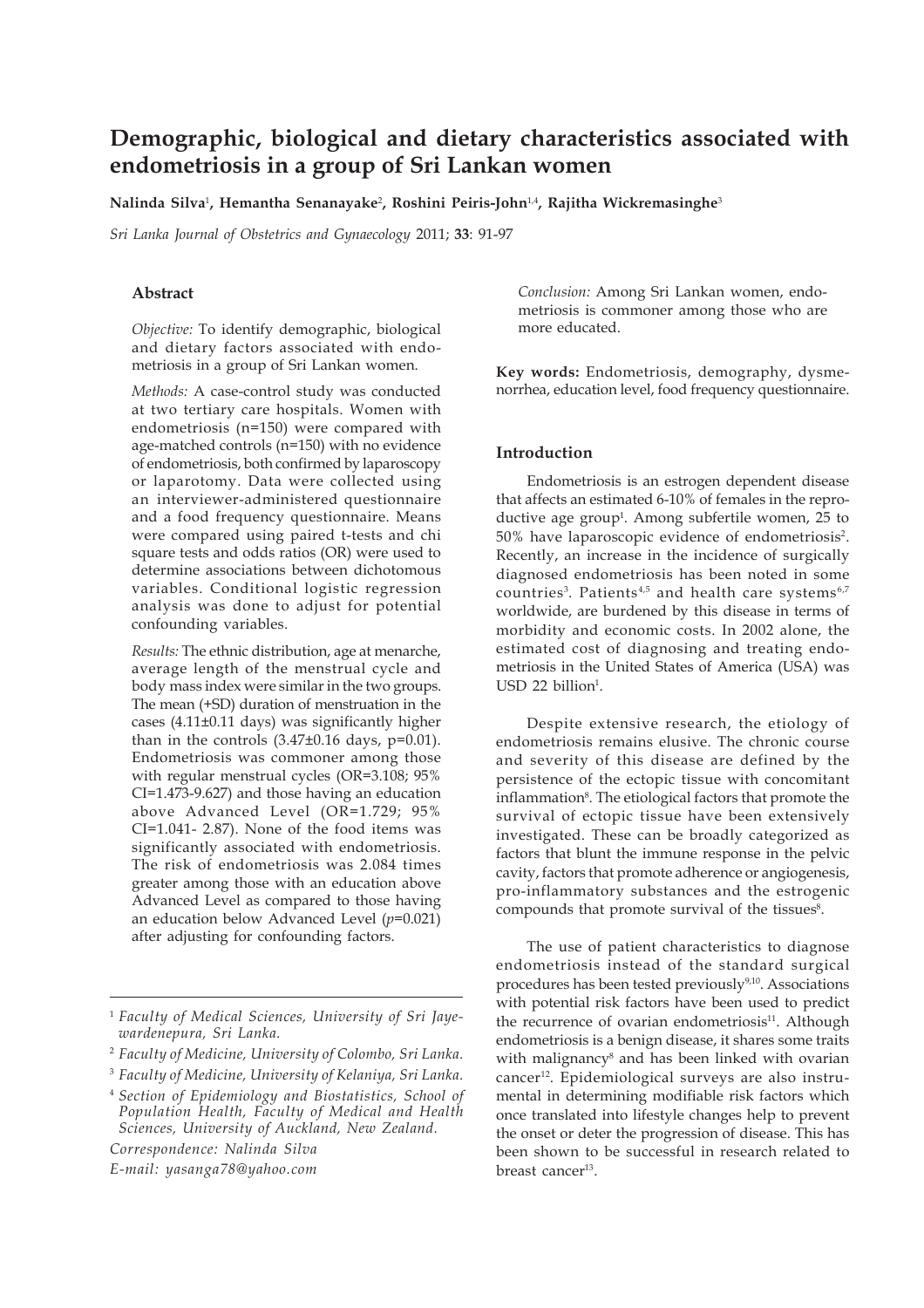There are reports on demographic<sup>14</sup>, menstrual<sup>15</sup>, biological<sup>16</sup>, dietary<sup>17,18</sup> and life style<sup>14</sup> characteristics that are linked to endometriosis. Some studies have shown that Asian women are at a higher risk of developing endometriosis<sup>19,20</sup> which is postulated to be due to genetic polymorphisms that have been described<sup>21,22</sup>. Some risk factors are common in studies done in different countries<sup>23</sup>. Modifiable risk factors of endometriosis such as dietary factors<sup>24</sup>, environmental exposures<sup>25,26</sup>, body size and figure<sup>27</sup> have also been investigated. The consumption of soya based foods has been implicated as an etiological factor as soya contains phytoestrogens viz. genistein and daidzein25.

Data on endometriosis in Sri Lankan women are sparse. The exact prevalence of endometriosis remains unclear but a hospital based study conducted among subfertile women indicates that the figures are comparable to that from other countries with high prevalence<sup>28</sup>. Demographic and menstrual characteristics of Sri Lankan women with endometriosis are seldom mentioned in medical literature.

This study was conducted to identify the demographic, biological and dietary characteristics associated with endometriosis in a group of Sri Lankan women.

#### **Materials and methods**

A hospital based case control study was conducted between June 2008 and September 2010 at the Professorial Gynaecology Unit of the National Hospital of Sri Lanka and Ward 8 of the De Zoysa Maternity Hospital, Colombo, Sri Lanka.

Three hundred women in the reproductive age (15 to 49 years) who were admitted to the above units for elective laparoscopy or laparotomy for diagnostic and/or treatment purposes constituted the study population. Indications for laparoscopy or laparotomy were subfertility, dysmenorrhoea, chronic pelvic pain and detection of an ovarian mass. Patients who underwent laparoscopy or laparotomy for the first time as well as those who had follow up surgery were recruited into the study.

A case was defined as a woman in the reproductive age group who has a confirmed diagnosis of endometriosis on laparoscopy or laparotomy. This included 150 patients who were already diagnosed with endometriosis or were diagnosed for the first time.

One hundred and fifty age matched women in whom endometriosis was excluded by laparoscopy or laparotomy were recruited as the control group.

Each control was ±4 years of the age of the corresponding case. A sample size of 150 women in each group is sufficient to detect an odds ratio of 2.5 with an alpha error of 5% and a power of 90%, given the prevalence of exposure in the controls is 20%.

Data were collected using a structured pre-tested interviewer-administered questionnaire which included questions on basic demographic characteristics, menstrual history, potential risk factors etc. A 45 item Food Frequency Questionnaire (FFQ) was used to gather information on regularly consumed food items and their frequency of consumption during a period of one year. This FFQ has already been validated in a Sri Lankan population<sup>29</sup>. The frequency of consumption of each food item was assessed against a scale of one to six as follows: one for "less than once a week", two for "once a week", three for "between twice and four times a week", four for "more than four times a week", five for "once per day" and six indicating a frequency of "more than once a day". The English version of the entire questionnaire was translated into Sinhala and the Sinhala translation was back translated into English by an independent person. The two English versions were compared and were found to be comparable. The questionnaire was pre-tested in a group of 10 patients who did not participate in the study at the Professorial Gynaecology Unit of the National Hospital prior to the study for comprehensibility.

SPSS version 13 for Windows and STATA were used for statistical analysis. Means were compared with paired T-tests. McNemar tests and odds ratios (OR) and their 95% confidence intervals (CI) were calculated to test for associations between dichotomous variables. For analytical purposes, the FFQ data were categorized into two; frequencies one to three were amalgamated into one group while frequencies four to six were amalgamated into another group. For each food item, comparisons were done between consuming a given food item less than and more than four times a week. Conditional logistic regression analyses were done adjust for potential confounding variables.

Informed written consent was obtained from all the participants prior to elective laparoscopy or laparotomy. Ethical clearance was obtained from the Ethics Committees of the Faculty of Medical Sciences, University of Sri Jayewardenepura and the National Hospital of Sri Lanka.

### **Results**

The mean (+SD) ages of cases and controls were 33.2 (±5.4) and 32.7 (±5.4), respectively (p=0.14). The demographic characteristics of the study participants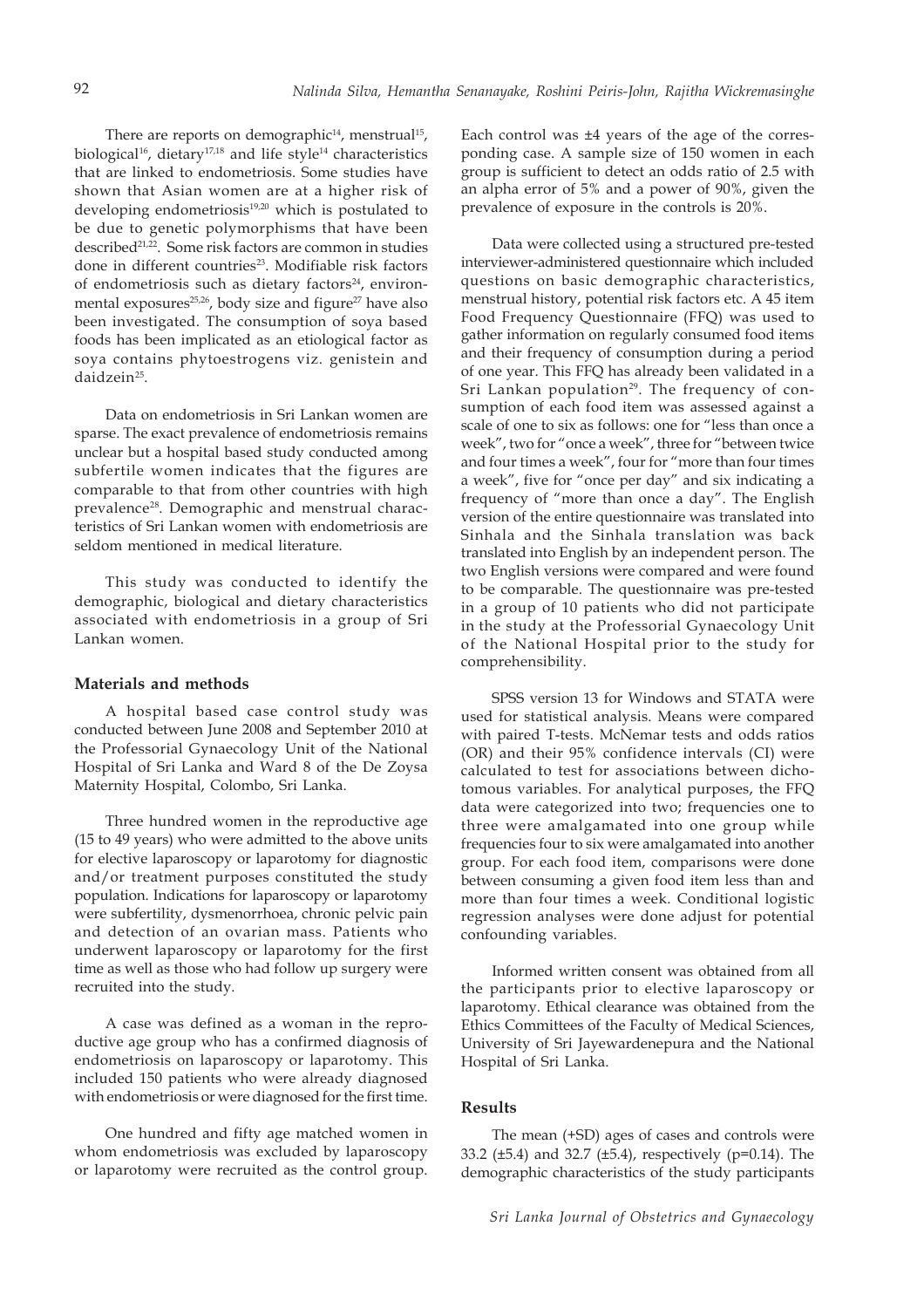are summarized in Table 1. The distribution of cases and controls were similar in ethnic composition, occupation and province of residence. Patients who had an education level above Advanced Level (A/L) had a higher risk of developing endometriosis as compared to controls (OR=1.729; 95%CI=1.041-2.87). The mean body mass index in cases 23.60 (±3.87) Kg/m2 was similar (*P*=0.855) to controls 23.50 (±4.62)  $\text{Kg/m}^2$ .

Patients with endometriosis were more likely to have regular menstrual cycles and longer duration of menstruation as compared to controls (Table 2). Age at menarche, length of cycle and passage of clots during menstruation were similar in cases and controls. A history of miscarriage, subfertility, nulliparity, and the use of hormonal contraceptives were not associated with endometriosis.

None of the food items considered in the FFQ was associated with the risk of endometriosis (Table 3). In the conditional logistic regression model, being educated more than Advanced Level was an independent risk factor of endometriosis after adjusting for regularity of cycles and duration of menstruation (Table 4).

| Characteristic         | $n$ (%) of              |                         | OR (95% CI)                   | $P$ value <sup><math>\ddagger</math></sup> |
|------------------------|-------------------------|-------------------------|-------------------------------|--------------------------------------------|
|                        | Cases $(n=150)$         | Controls $(n=150)$      |                               |                                            |
| Ethnicity              |                         |                         |                               |                                            |
| Sinhalese              | 139 (93.1)              | 140 (93.8)              | $0.992$ $(0.361 - 2.728)^{s}$ | 1.000                                      |
| Tamil                  | 5<br>(3.1)              | (3.1)<br>5              |                               |                                            |
| Muslim                 | (2.3)<br>$\overline{4}$ | (1.5)<br>$\overline{2}$ |                               |                                            |
| Other                  | 5<br>(3.1)              | $\boldsymbol{0}$<br>(0) |                               |                                            |
| <b>Education Level</b> |                         |                         |                               |                                            |
| Below $A/L^{\dagger}$  | 50(33.0)                | 70 (46.9)               | $0.710(0.524 - 1.026)$        |                                            |
| Above $A/L^{\dagger}$  | 100 (67.0)              | 80(53.1)                | 1.729 (1.041-2.87)            | 0.022                                      |
| Occupation             |                         |                         |                               |                                            |
| House wife             | 74 (49.2)               | 90(60.0)                | $0.862$ (0.690-1.077)         |                                            |
| Employed               | 76 (50.8)               | 60(40.0)                | 1.202 (0.913-1.582)           | 0.141                                      |
| Province of residence  |                         |                         |                               |                                            |
| Western                | 58 (38.6)               | 75 (50.0)               | $0.628$ $(0.383 - 1.031)$     |                                            |
| Other                  | 92 (61.4)               | 75 (50.0)               | $0.772$ $(0.584 - 1.020)$     | 0.124                                      |
|                        |                         |                         |                               |                                            |

### **Table 1. Demographic characteristics of the study population**

† A/L- Advanced Level

‡ Based on McNemar Test

§ Comparing Sinhala with all other ethnic groups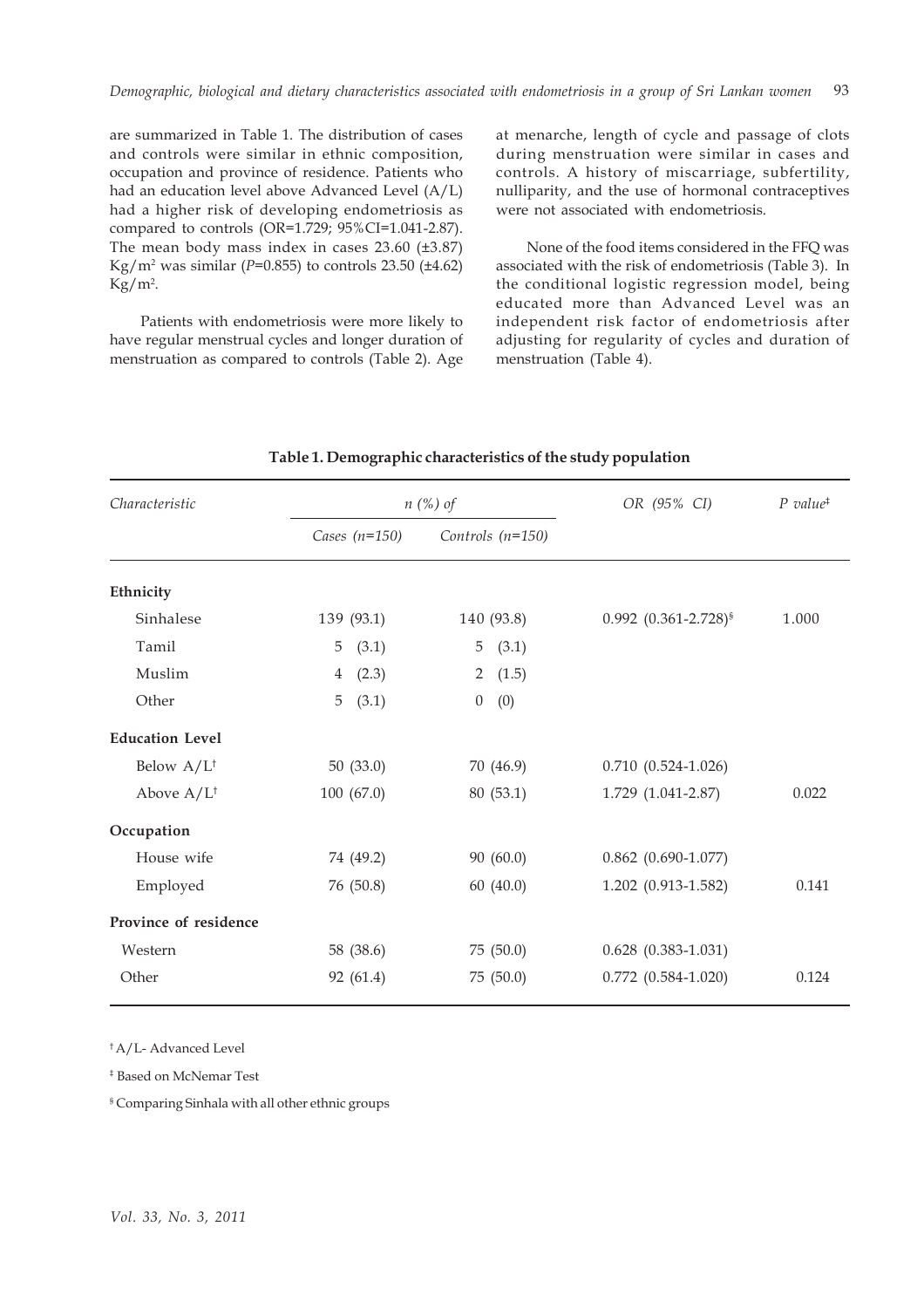| Characteristic                                   | Cases $(n=150)$      | Controls $(n=150)$   | Odds ratio<br>$(95\% \text{ CI})$ | $P$ value          |
|--------------------------------------------------|----------------------|----------------------|-----------------------------------|--------------------|
| Mean (±SD) age at menarche (years)               | 12.94 $(\pm 1.53)$   | 12.84 $(\pm 1.64)$   |                                   | 0.637 <sup>†</sup> |
| Mean (±SD) length of cycle (days)                | $28.33 \ (\pm 2.01)$ | $28.53 \ (\pm 2.17)$ |                                   | $0.488^{\dagger}$  |
| Mean (±SD) duration of<br>menstruation (days)    | 4.01 $(\pm 0.1)$     | 3.47 $(\pm 0.16)$    |                                   | 0.043 <sup>†</sup> |
| $n$ (%) with regular cycles                      | 143 (95.4)           | 125 (83.7)           | 3.108<br>$(1.473 - 9.627)$        | $0.012*$           |
| $n$ (%) with passage of clots in<br>menstruation | 42 (27.6)            | 35(23.6)             | 1.234<br>$(0.683 - 2.229)$        | $0.296*$           |
| $n$ (%) with a history of subfertility           | 115 (76.9)           | 96 (64.1)            | 1.392<br>$(0.992 - 1.894)$        | $0.063*$           |
| $n$ (%) of nulliparous women                     | 50(33.1)             | 49 (32.8)            | 1.012<br>$(0.602 - 1.701)$        | $1.000*$           |
| $n$ (%) with a history of miscarriages           | 17(11.5)             | 29 (19.7)            | 0.532<br>$(0.266 - 1.065)$        | $0.110*$           |
| $n$ (%) on hormonal contraceptives               | 25(16.5)             | 26 (17.2)            | 1.247<br>$(0.956 - 1.626)$        | $1.000*$           |
|                                                  |                      |                      |                                   |                    |

# **Table 2. Menstrual and gynaecological characteristics of study population**

† p-value based on paired t-test

‡ p-value based on McNemars Test

## **Table 3. Association between selected food items and endometriosis**

| Food item              | Odds ratio | $(95\% \text{ CI})^{\dagger}$ | Pearson chi <sup>2</sup> | P value |
|------------------------|------------|-------------------------------|--------------------------|---------|
| Green leaves           | 1.254      | $(0.748 - 2.101)$             | 0.739                    | 0.390   |
| Green leafy vegetables | 1.059      | $(0.626 - 1.792)$             | 0.046                    | 0.830   |
| Root vegetables        | 1.467      | $(0.859 - 2.506)$             | 1.982                    | 0159    |
| Full cream milk        | 1.280      | $(0.719 - 2.281)$             | 0.706                    | 0.401   |
| Dairy products         | 1.224      | $(0.585 - 2.564)$             | 0.288                    | 0.591   |
| Margarine              | 1.009      | $(0.343 - 2.974)$             | 1.000                    | 0.987   |
| Coconut milk           | 0.564      | $(0.279 - 1.140)$             | 2.588                    | 0.108   |
| Red rice               | 0.951      | $(0.556 - 1.625)$             | 0.034                    | 0.853   |
| White rice             | 0.60       | $(0.349 - 1.029)$             | 3.463                    | 0.063   |
| Wheat flour            | 0.619      | $(0.257 - 1.492)$             | 1.159                    | 0.282   |
| Meat                   | 1.370      | $(0.46 - 4.081)$              | 0.323                    | 0.570   |
| Sea foods              | 1.170      | $(0.699 - 1.960)$             | 0.356                    | 0.551   |
| Soya products          | 1.010      | $(0.434 - 2.350)$             | 1.000                    | 0.982   |
| Wheat flour products   | 0.619      | $(0.257 - 1.492)$             | 1.159                    | 0.282   |

† OR (95% CI) for consumption of a given food item more than four times a week vs less than 4 times a week.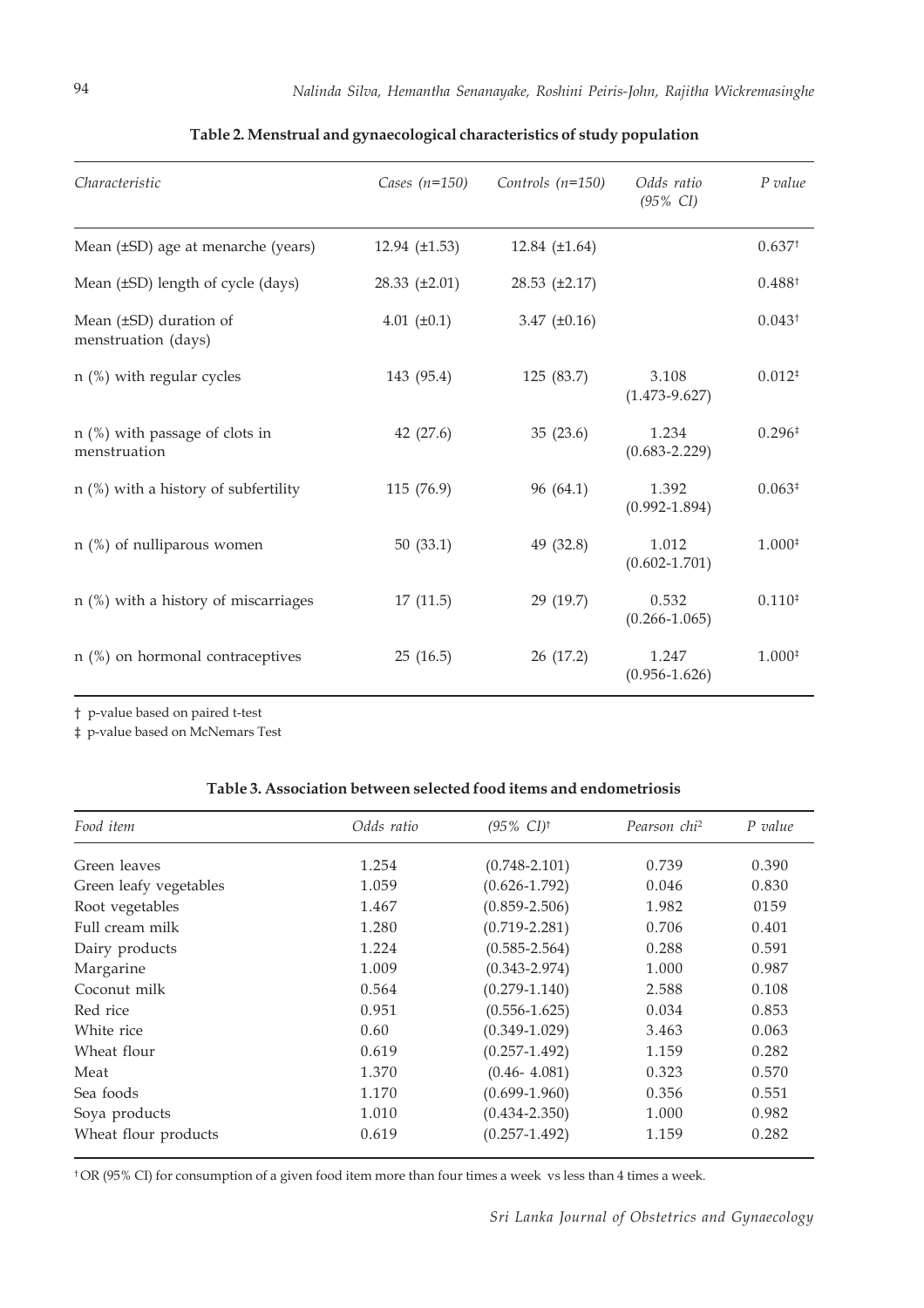| Variable                              | Coefficient | Standard error | P value | Adjusted OR<br>$(95\% \text{ CI})$ |
|---------------------------------------|-------------|----------------|---------|------------------------------------|
| Education level above $A/L^{\dagger}$ | 0.734       | 0.317          | 0.021   | 2.084<br>$(1.119-3.88)$            |
| Regular cycles <sup>#</sup>           | 1.681       | 1.150          | 0.144   | 5.372<br>$(0.563 - 51.227)$        |
| Bleeding duration <sup>§</sup>        | 0.195       | 0.116          | 0.093   | 1.215<br>$(0.967 - 1.525)$         |

### **Table 4. Summary of conditional logistic regression analysis**

† Reference group is those educated below Advanced Level (A/L)

‡ Reference group is those with irregular cycles

§ Reference group is those with bleeding duration of less than 4.01 days

### **Discussion**

Education beyond advanced level is positively associated with endometriosis in the group of Sri Lankan women investigated in this study. Patients with endometriosis and their age-matched controls had similar demographic, menstrual and dietary characteristics.

Findings of this study are comparable to studies done elsewhere. Attainment of a higher level of education, a potential proxy for socio-economic status, has been associated with endometriosis in studies done in different parts of the world<sup>27,30,31</sup>. Endometriosis has been referred to as a "disease of the high social class"32. Higher education permits a woman to gain employment and pursue a career. In our data, a higher percentage of cases (50.8%) compared to controls (40%) were employed although this difference was not statistically significant. Being a career woman predisposes the individual to stress, both physical and psychological which are known to have ill effects on the reproductive and immune functions<sup>33</sup>. Some researchers have found that certain occupations are associated with a slightly increased risk of endometriosis34. However, other possibilities have to be explored in interpreting this finding. The more educated are more likely to delay child bearing and be aware of the available treatment options to seek them<sup>32</sup> which may have been reflected in our results.

Although ethnic disparities have been observed elsewhere<sup>19</sup>, there was no difference in the occurrence of endometriosis between the major ethnic groups in our sample. The majority of both cases and controls in

this study as expected were Sinhalese. The few participants from other ethnicities may have masked any effect due to ethnicity, if it truly existed. With identification of new genetic polymorphisms<sup>35</sup> the effect of ethnicity on the causation of endometriosis in the Sri Lankan population may be explored further.

Menstrual characteristics have been extensively scrutinized in studies related to endometriosis. In this study, women with endometriosis were more likely to have regular menstrual cycles and longer periods of menstruation as reported in other studies in bivariate analyses<sup>36,37</sup>. The retrograde transplantation theory is the widely accepted mechanism of endometriosis<sup>8</sup>. Regular cycles and longer periods of menstruation are known to predispose a person to retrograde menstruation and have been found to be associated with endometriosis<sup>15</sup>. Conflicting findings have also been reported in the literature in respect to menstrual features and endometriosis<sup>15</sup>. The value of menstrual characteristics in the non-invasive diagnosis of endometriosis has been emphasized<sup>9</sup>.

Similar to a study conducted in the USA, the cases and controls in this study also had comparable BMIs<sup>38</sup>. In other studies, it has been reported that endometriosis is associated with low body mass index14,16,27,39.

The role of dietary factors in the pathogenesis of endometriosis has been investigated previously. While substances like phytoestrogens are implicated in the aetiology of the disease, dietary characteristics are widely viewed as modifiable risk factors<sup>24</sup>. We explored the association between endometriosis and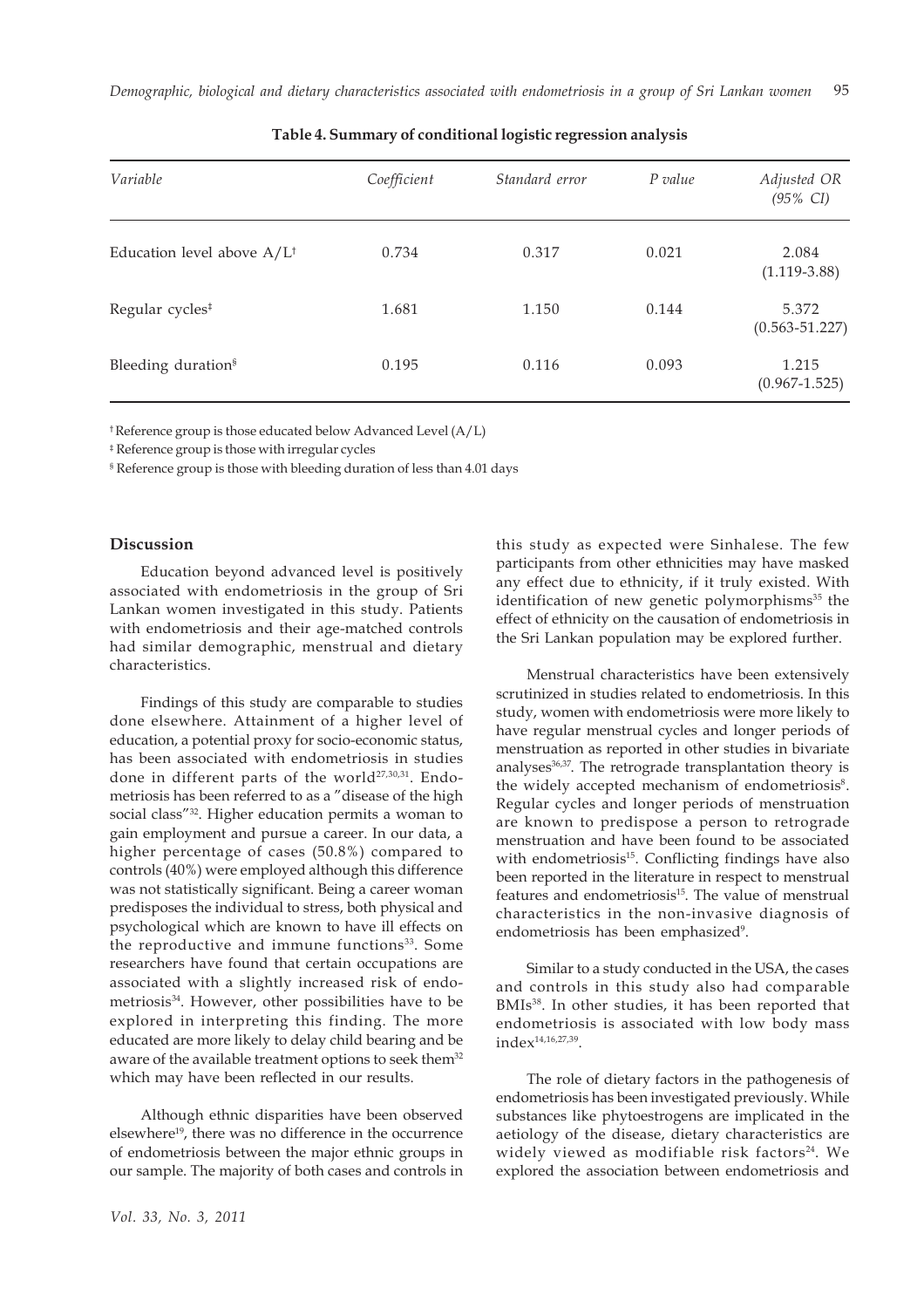food items using a previously validated FFQ29. Although there is criticism of using simple recall as the method of measuring the number and frequency of food items, similar FFQs have been used in other countries<sup>40</sup>. We did not identify any food item as a risk factor of endometriosis. This finding needs to be interpreted with caution given the relatively small sample size.

 The use of hospital settings for risk factor assessment may not reflect in entirety the conditions in the general population $41$ . Nevertheless, many of the studies that have investigated the risk factors of endometriosis have enrolled controls from among hospital patients as the exclusion of endometriosis too requires a surgical procedure<sup>31</sup>. Sixty one percent of the cases and 50% of the controls recruited from the two hospitals were from places outside the Western Province of Sri Lanka indicating a population fairly representative of the general population. The use of infertile women in studies on endometriosis has also been criticized as 25-50% of them are known to have endometriosis<sup>2</sup>. In this study, a high proportion of cases (76.9%) and controls (64.1%) had a history of subfertility. In previous studies too a high proportion of subfertility has been noted among patients with endometriosis<sup>33</sup>. Researchers have in the past opted to use highly selective groups of controls to exclude selection and diagnosis biases<sup>14</sup>. In this study, controls were recruited among those who had no visual evidence of endometriosis. The two teaching hospitals in which the study was carried out are tertiary care settings, where probably patients with more severe forms of the disease are seen possibly giving rise to some form of selection bias. Demographic and menstrual characteristics have been observed to differ with increasing severity of endometriosis<sup>36</sup>.

In conclusion, patients with endometriosis investigated in this study were more educated than those who did not have the disease. No other demographic, biological and dietary characteristic investigated were found to be associated with endometriosis after controlling for level of education in this group of Sri Lankan women, probably due to the homogeneity of the Sri Lankan population in terms of cultural norms, customs and ethnic and genetic admixture resident in a small island country. We highlight the need for further investigation of this chronic disease which has considerable morbidity and associated health care costs.

### **Acknowledgements**

We wish to acknowledge the staff at the Professorial Gynaecology Unit, National Hospital, Sri Lanka for the support in data collection. This study was supported by the University of Sri Jayewardenepura (grant ASP/6/Re/2008/06), National Coordinating Committee on Reproductive Health Research of Sri Lanka and by the University of Alabama at Birmingham International Training and Research in Environmental and Occupational Health Programme, Grant Number 5 D43 TW05750, from the National Institutes of Health-Fogarty International Center (NIH-FIC). The content is solely the responsibility of the authors and do not necessarily represent the official views of the NIH-FIC.

#### **References**

- 1. Giudice LC. Endometriosis. *N Engl J Med* 2010; **362**: 2389-98.
- 2. Bulletti C, Coccia ME, Battistoni S, Borini A. Endometriosis and infertility. *J Assist Reprod Genet* 2010; **27**: 441-7.
- 3. Gylfason JT, Kristjansson KA, Sverrisdottir G, Jonsdottir K, Rafnsson V, Geirsson RT. Pelvic endometriosis diagnosed in an entire nation over 20 years. *Am J Epidemiol* 2010; **172**(3): 237-43.
- 4. Markovic M, Manderson L, Warren N. Endurance and contest: women's narratives of endometriosis. *Health (London)* 2008; **12**: 349-67.
- 5. Huntington A, Gilmour JA. A life shaped by pain: women and endometriosis. *Journal of Clinical Nursing* 2005; **14**(9): 1124-32.
- 6. Gao X, Outley J, Botteman M, Spalding J, Simon JA, Pashos CL. Economic burden of endometriosis. *Fertil Steril* 2006; **86**(6):1-12.
- 7. Nnoaham KE, Sivananthan S, Hummelshoj L, *et al*. Global study of women's health: a multi-centre study of the global impact of endometriosis. *Hum Reprod* 2010; **25**(Suppl 1): i1 - i339.
- 8. Nap AW, Groothuis PG, Demir AY, Evers JLH, Dunselman GAJ. Pathogenesis of endometriosis. *Best Pract Res ClinObstet Gynaecol* 2004; **18**(2): 233-44.
- 9. Eskenazi B, Warner M, Bonsignore L, Olive D, Samuels S, Vercellini P. Validation study of nonsurgical diagnosis of endometriosis. *Fertil Steril* 2001; **76**(5): 929-35.
- 10. Nnoaham KE, Sivananthan S, Hummelshoj L, *et al*. Multicentre studies of the global impact of endometriosis and the predictive value of associated symptoms. *Journal of Endometriosis* 2009; **1**(1): 36-45.
- 11. Liu X, Yuan L, Shen F, Zhu Z, Jiang H, Guo S-W. Patterns of and risk factors for recurrence in women with ovarian endometriomas. *Obstet Gynecol* 2007; **109**(6): 1411-20.
- 12. Vlahos NF, Kalampokas T, Fotiou S. Endometriosis and ovarian cancer: a review. *Gynecol Endocrinol* 2010; **26**(3): 213-19.
- 13. Hellmann SS, Thygesen LC, Tolstrup JS, Grønbaek M. Modifiable risk factors and survival in women diagnosed with primary breast cancer: results from a prospective cohort study. *Eur J Cancer Prev* 2010; **19**(5): 366-73.

*Sri Lanka Journal of Obstetrics and Gynaecology*